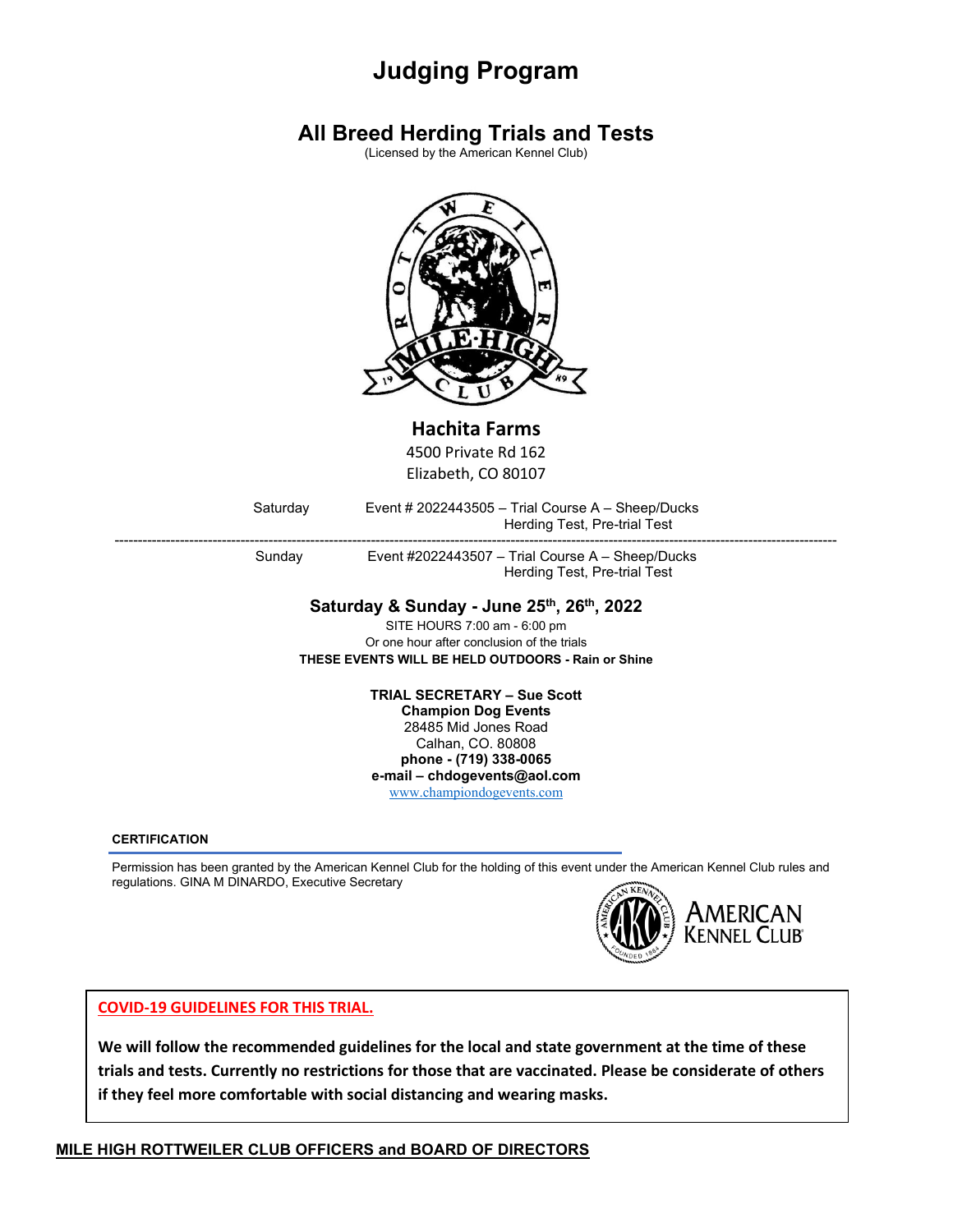#### **OFFICERS of Mile High Rottweiler Club of Greater Denver**

| DIRECTORS: Jenny Bauer, Rita Rimler, Tiffany Orsburn, Julie Thomas, Sarah Elterich |  |
|------------------------------------------------------------------------------------|--|

#### **TRIAL COMMITTEE**

Jill Grant…………………………………………………...….……………..…Trial Chair 1607 Red Mountain Dr, Longmont, CO 80504 (303) 808-7112

| Course Director:     | Carrie Sparks                   |
|----------------------|---------------------------------|
| Chief Stock Handler: | Jenny Bauer                     |
| Ribbons:             | <b>Lindsey Scott</b>            |
| Awards Chair:        | Jill Grant                      |
| Hospitality:         | Tiffany Orsburn, Sarah Elterich |
| Additional:          | Dean Thomas, Randi Garske       |

#### **JUDGES**

Saturday - Course A Trial and Tests Terry Kenney………………3829 Greenway St, Cheyenne, WY 82001

Sunday - Course A Trial and Tests Anita Ramsey……….…… 38750 Undercliffe Rd, Avondale, CO 81022

#### **TRIAL VETERINARIAN – ON CALL**

Animal Emergency and Specialty Center 17701 Cottonwood Drive Parker, CO 80134 (720) 842-5050

#### **LIVESTOCK**

- o Sheep Dorper, Katahdin and Mixed breed sheep (value \$250 each)
	- Course  $A 3-5$  head of stock per run depending on entries
- $\circ$  Ducks Mixed breed ducks (value \$100 each)
	- Course A 5 head of ducks per run

**CONCESSIONS**: Due to Covid-19 concerns please plan on bringing your own lunch, beverages and snacks, water will be provided by Mile High Rottweiler Club.

**Please be prepared with shade cloths, easy-ups, rain gear, sun screen etc…..weather can vary throughout the day. A bath/cool off tub will be provided.**

**RV PARKING**: Casey Jones RV, Elizabeth, CO 303-646-2346

#### **HOTELS:**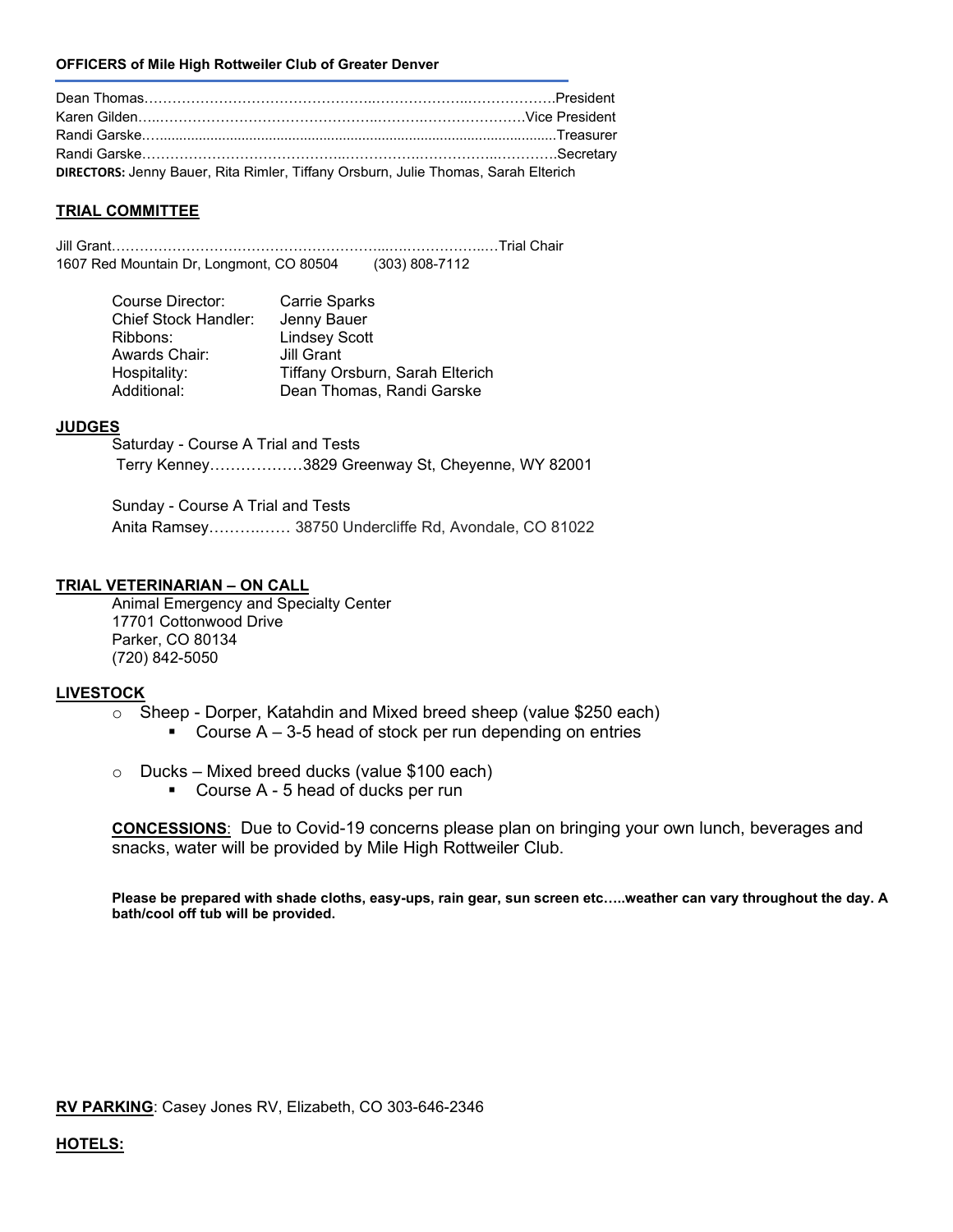Holiday Inn Parker Super 8 19308 Cottonwood Drive 6230 E. Pine Lane Parker, CO 80138 Parker, CO 80138 877-411-3436 720-851-2644

MHRC doesn't guarantee availability at these hotels. You are REQUIRED to clean up after your dog at all of these hotels. All dogs should be aired on lead. DO NOT leave dogs unattended inside hotel rooms. The future for using these hotels for all Dog Sports is in your hands. PLEASE do not damage any hotel rooms or their surrounding areas. Your cooperation will ensure the future availability of area hotels. Failure to comply with these simple courtesies is grounds for Show Committee sanctions, which can result in suspension of AKC privileges and prohibit participation in all future MHRC events.

#### **DIRECTIONS TO THE TRIAL SITE:**

#### **Hachita Farms**

4500 Private Rd 162, Elizabeth, CO 80107 (2nd house on the left, white w/ black trim)

Site rules:

- Parking is along the road and east of driveway
- Dog walking area along road, outside of white fence.
- Please clean up after your dog.
- Trash can for dog waste is along the side of garage.
- There is a facility policy of \$10.00 donation to the facility per incident for failure to comply with clean up rules. Please offer waste pickup bags to anyone you see that might be walking away as they are lacking a pickup bag. (happens to everyone)

#### **From Castle Rock**:

Take Hwy 86 through Franktown and through the town of Elizabeth. At the top of the hill--turn left/north on County Rd 21. Go north on CR 21 for 5.7 miles to Private Rd 162. Turn left/west on PR 162 (dirt road).

#### **From Castle Pines:**

Take Hess Rd east --will turn into Hilltop ~1 mile after crossing Parker Road-- stay on for another 4-5 miles to Singing Hills (can only turn left/east). Stay on Singing Hills east for approx. 7 miles (past 2 four-way stops) to County Rd 21 (First right after the second four-way stop). Can only turn right/south at CR 21. Go 1 mile south to Private Rd 162. Turn right/west on PR 162 (dirt road).

#### **From Parker:**

Parker Road/Hwy 83 to Hess Rd. Left/east on Hess Rd— will turn into Hilltop after about a mile--stay on for another 4-5 miles to Singing Hills (can only turn left/east again). Stay on Singing Hills east for approx. 7 miles (past 2 four- way stops) to County Rd 21 (First right after the second four-way stop). Right/south at CR 21. Go 1 mile south to Private Rd 162. Turn right/west on PR 162 (dirt road).

#### **From Colorado Springs**:

(I-25) North to Castle Rock (Wilcox exit) North to Hwy 86. East on 86 through Franktown to Elizabeth. Continue through Elizabeth--look for County Rd 21 at the top of the hill on your way out of Elizabeth. Left (North) on CR 21 for 5.7 miles to Private Rd 162. Left (west) on Private Rd 162 (dirt road). You can also come up from the Springs on Hwy 83 to Franktown, then turn right (west) on Hwy 86 to Elizabeth and continue. More scenic and usually less traffic.

Please note this Trial site does **NOT** have spaces for RVs and overnight camping is not allowed.

## **THANK YOU FOR ATTENDING OUR TRIALS [and TESTS.](http://www.google.com/url?sa=i&rct=j&q=&esrc=s&source=images&cd=&cad=rja&uact=8&docid=vBDNlJU-8sMXeM&tbnid=xJ12FfI5k0vS-M:&ved=0CAUQjRw&url=http://www.cliparts101.com/free_clipart/1997/Sheep_in_Field&ei=yi1XU4rQNMOryASs6YJQ&bvm=bv.65177938,d.aWw&psig=AFQjCNEFJ5tMfwhrIIGh2OnSsAIBQQLAjQ&ust=1398308552095024)**

## **YOUR SUPPORT IS GREATLY APPRECIATED!**





SATURDAY: There are 28 Dogs entered at this event and 36 entries.

**TRIAL - COURSE A - JUDGE: Terry Kenney**

**7:00 A.M.** Handlers Meeting